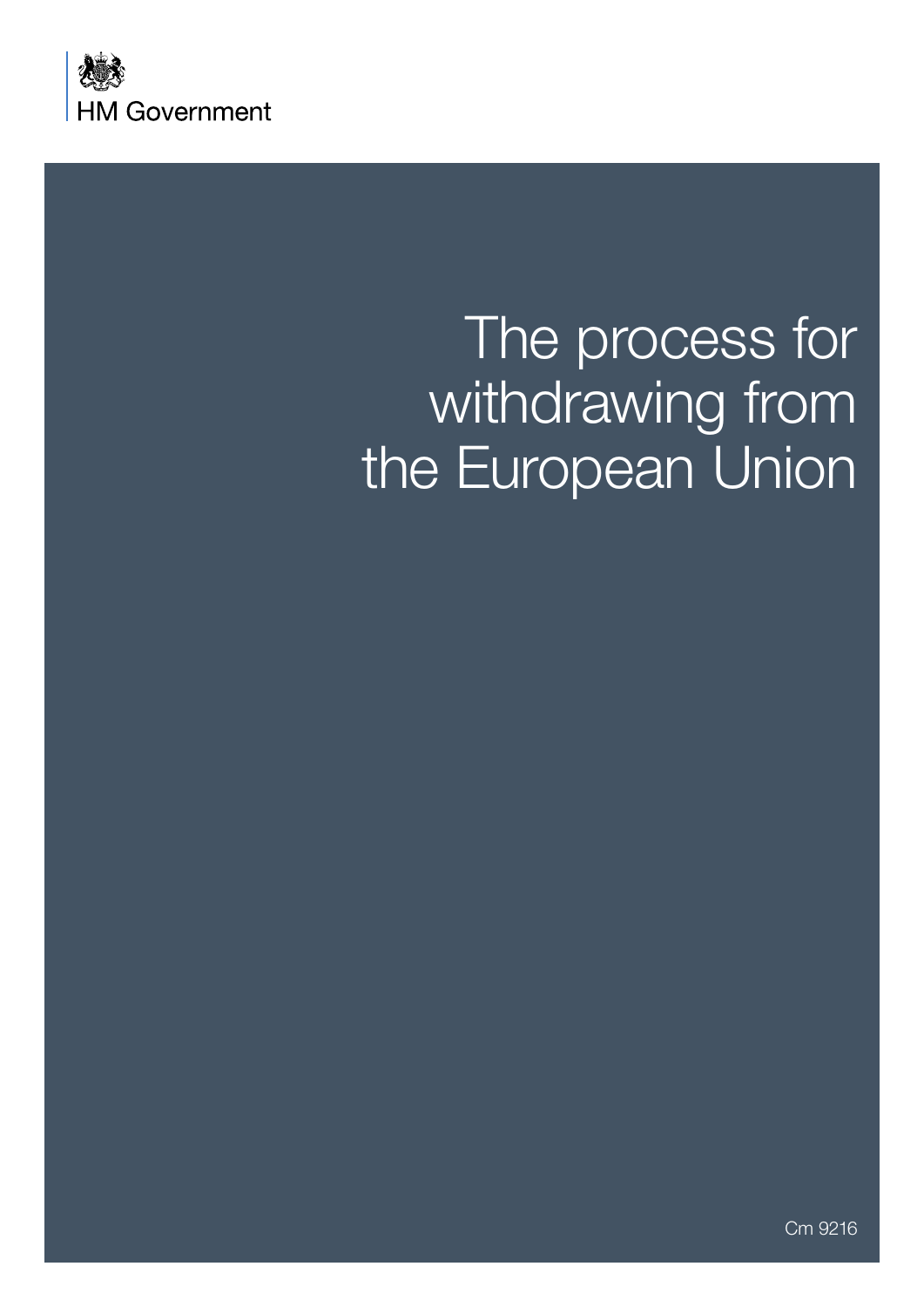

# The process for withdrawing from the European Union

Presented to Parliament by the Secretary of State for Foreign and Commonwealth Affairs by Command of Her Majesty

February 2016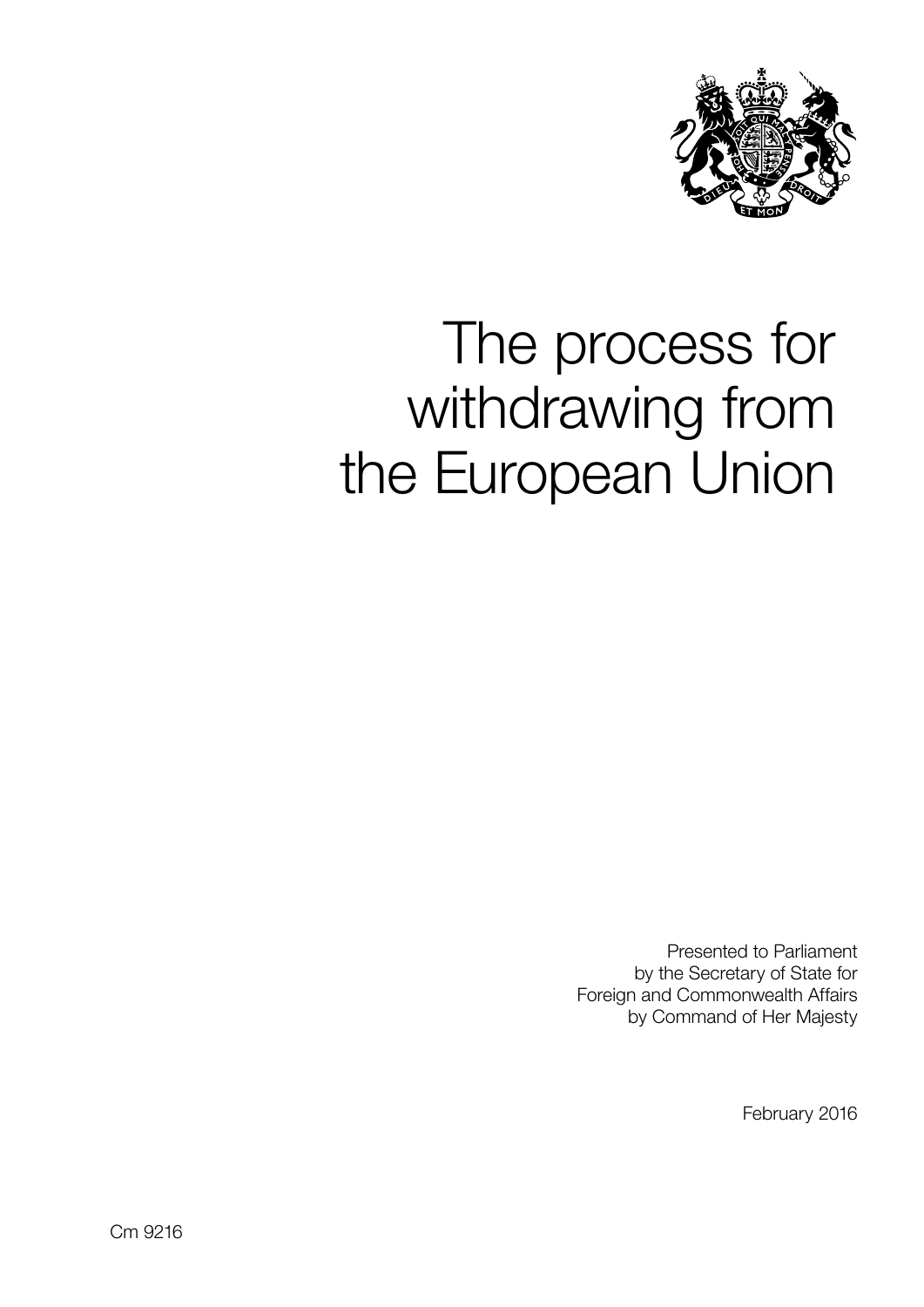

#### © Crown copyright 2016

This publication is licensed under the terms of the Open Government Licence v3.0 except where otherwise stated. To view this licence, visit [nationalarchives.gov.uk/doc/](http://nationalarchives.gov.uk/doc/open-government-licence/version/3) [open-government-licence/version/3](http://nationalarchives.gov.uk/doc/open-government-licence/version/3) or write to the Information Policy Team, The National Archives, Kew, London TW9 4DU, or email: [psi@nationalarchives.gsi.gov.uk.](mailto:psi%40nationalarchives.gsi.gov.uk?subject=)

Where we have identified any third party copyright information you will need to obtain permission from the copyright holders concerned.

This publication is available at <www.gov.uk/government/publications> Any enquiries regarding this publication should be sent to us at Europe Directorate, Foreign and Commonwealth Office, London SW1A 2AH

Print ISBN 9781474129411 Web ISBN 9781474128828

02/16 54538 19585

Printed on paper containing 75% recycled fibre content minimum

Printed in the UK by the Williams Lea Group on behalf of the Controller of Her Majesty's Stationery Office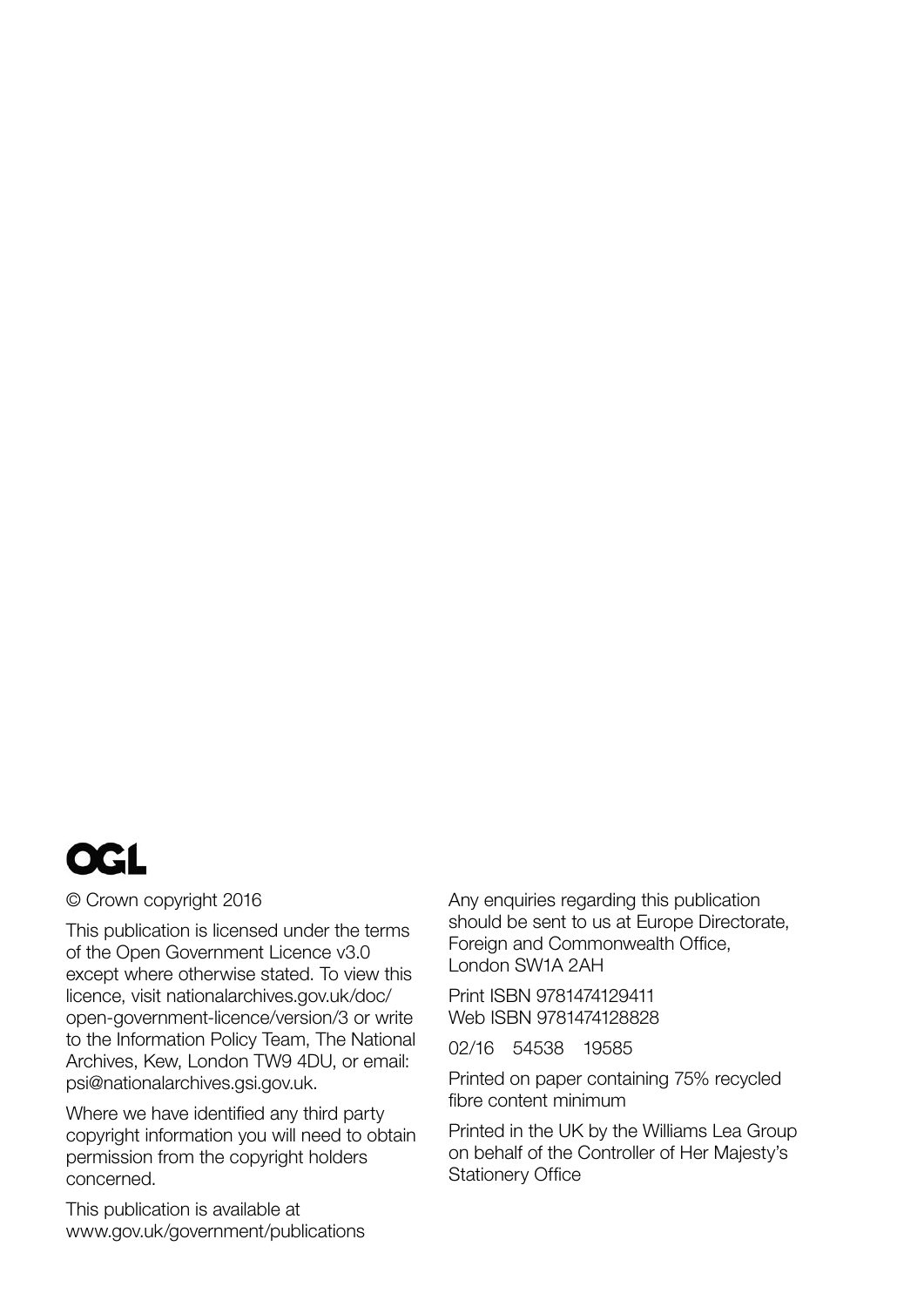# **Contents**

| Chapter 1 – introduction                        | 5   |
|-------------------------------------------------|-----|
| Chapter 2 – executive summary                   |     |
| Chapter 3 – Article 50: the route to withdrawal | 13. |
| Chapter 4 – implications of withdrawal          | 17  |
| Chapter 5 – conclusion                          | 21. |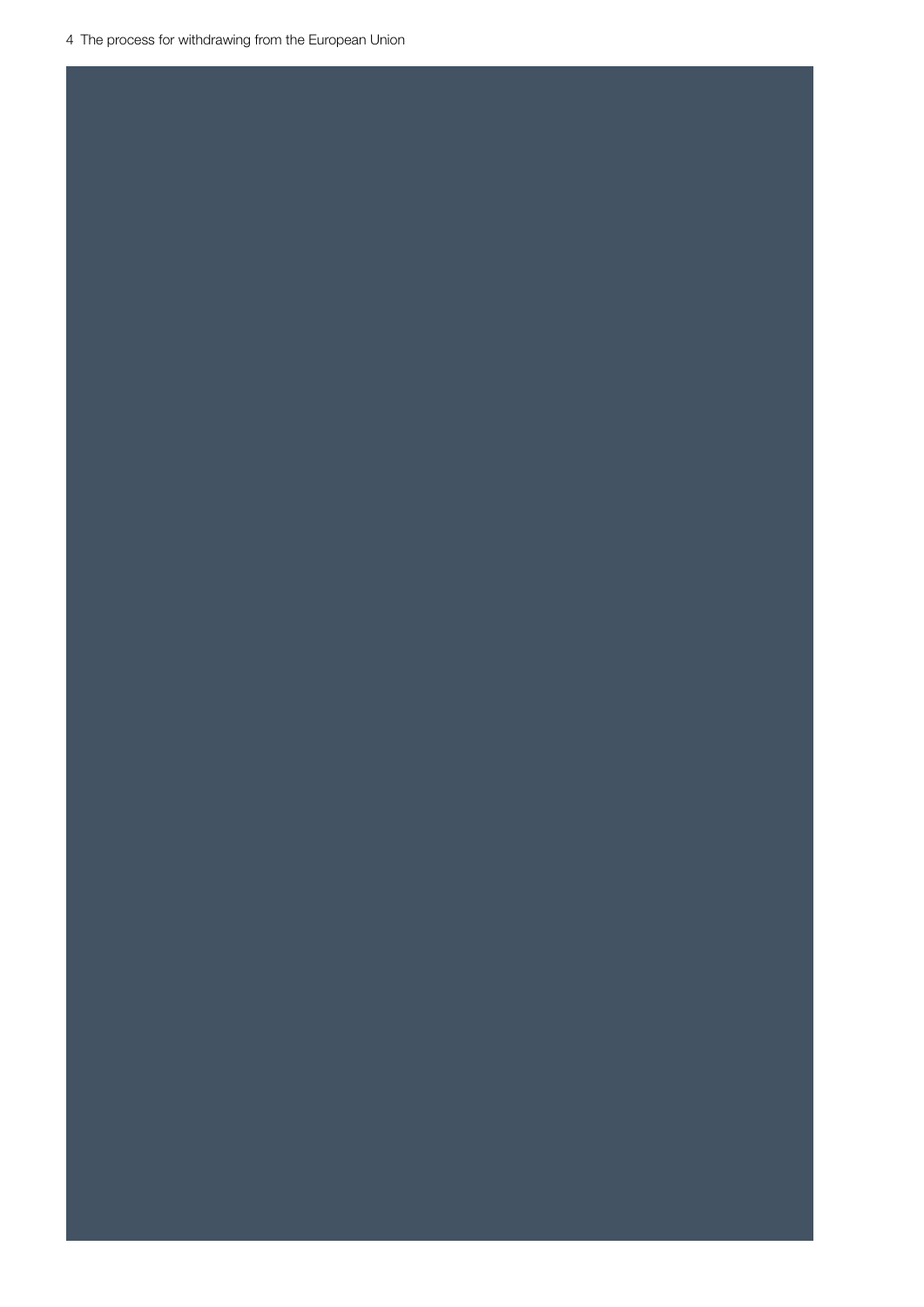### Chapter 1 – introduction

1.1 This document sets out the process that would follow a vote to leave the European Union, and the prospects for negotiations. Alternative models for the UK's relationship with the EU after exit will be examined in a second document.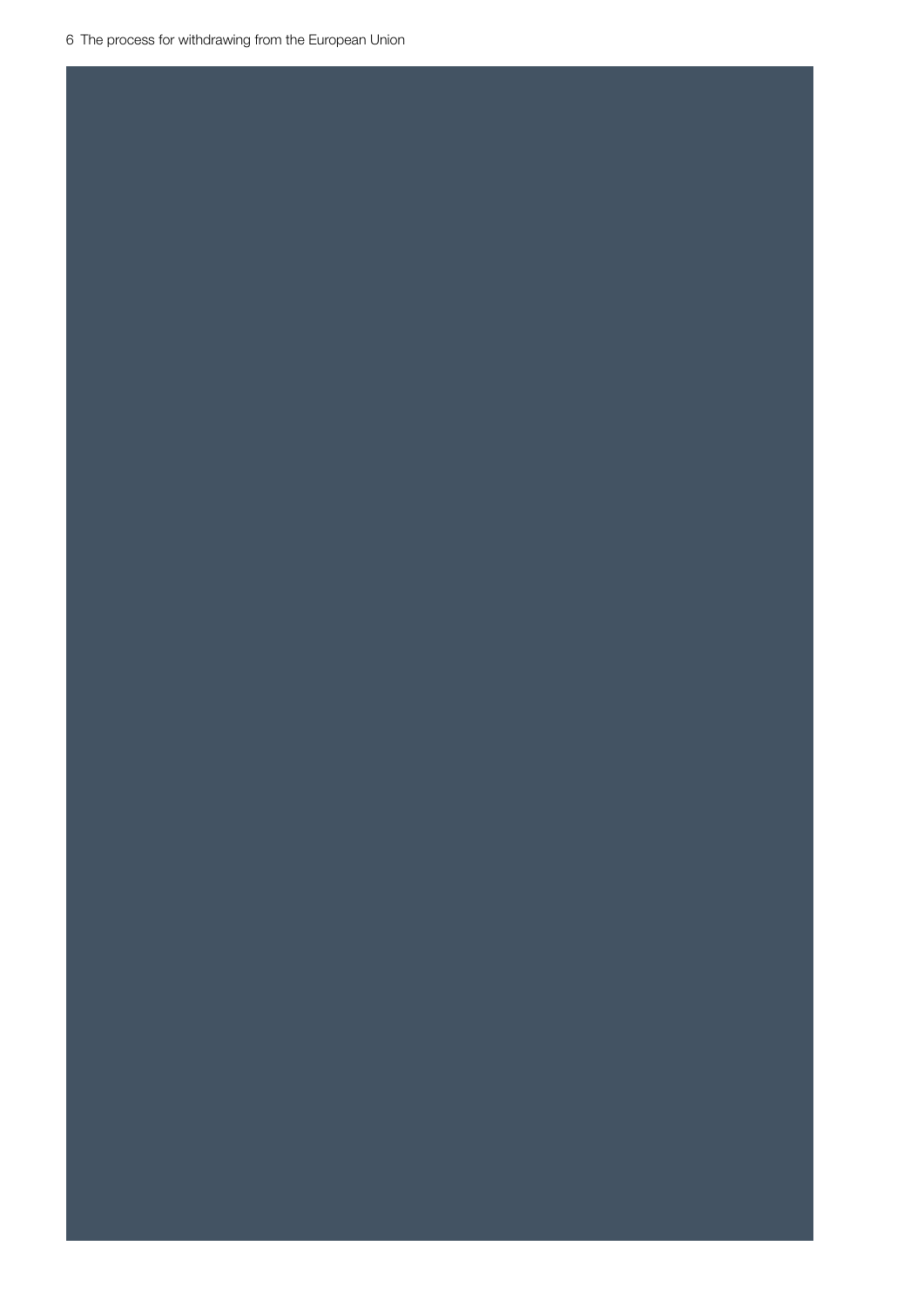## Chapter 2 – executive summary

2.1 The result of the referendum on the UK's membership of the European Union will be final. The Government would have a democratic duty to give effect to the electorate's decision. The Prime Minister made clear to the House of Commons that "if the British people vote to leave, there is only one way to bring that about, namely to trigger Article 50 of the Treaties and begin the process of exit, and the British people would rightly expect that to start straight away".<sup>1</sup>

2.2 The rules for exit are set out in Article 50 of the Treaty on European Union. This is the only lawful route available to withdraw from the EU.

2.3 But the process is unprecedented. No country has ever used Article 50 – it is untested. There is a great deal of uncertainty about how it would work. It would be a complex negotiation requiring the involvement of all 27 remaining EU Member States and the European Commission. Before negotiations could even begin, the European Commission would need to seek a mandate from the European Council (without the UK present). The withdrawal agreement would also require the consent of the European Parliament. Uncertainty during the negotiating period could have an impact on financial markets, investment and the value of the pound, and as a consequence on the wider economy and jobs.

2.4 The UK's withdrawal from the EU would mean unravelling all the rights and obligations – from access to the Single Market, to structural funds for poorer regions, to joint action on sanctions – that the UK has acquired both during our accession to the EU and over our 40 year membership. As well as negotiating its withdrawal, the UK would also want to negotiate its post-exit arrangements with the EU.

2.5 The complexity of the negotiations, and the need for the UK to negotiate adequate access to the Single Market after it leaves the EU, would make it difficult to complete a successful negotiation before the two year deadline expired. Any extension to the two year period set out in the Treaty would require the agreement of all 27 remaining EU Member States.

2.6 If the UK was to reach the end of the two year period specified by Article 50 without having reached an agreement, and if any of the 27 other Member States vetoed an extension of this period, this would lead to the UK leaving the EU with no immediate replacement agreed, without any protection under EU law for the rights of UK business to trade on a

<sup>1</sup> Prime Minister's Statement on the European Council, Hansard, 22 February 2016, Column 24. [http://www.publications.parliament.uk/pa/cm201516/cmhansrd/cm160222/debtext/160222-0001.](http://www.publications.parliament.uk/pa/cm201516/cmhansrd/cm160222/debtext/160222-0001.htm#16022210) [htm#16022210000001](http://www.publications.parliament.uk/pa/cm201516/cmhansrd/cm160222/debtext/160222-0001.htm#16022210)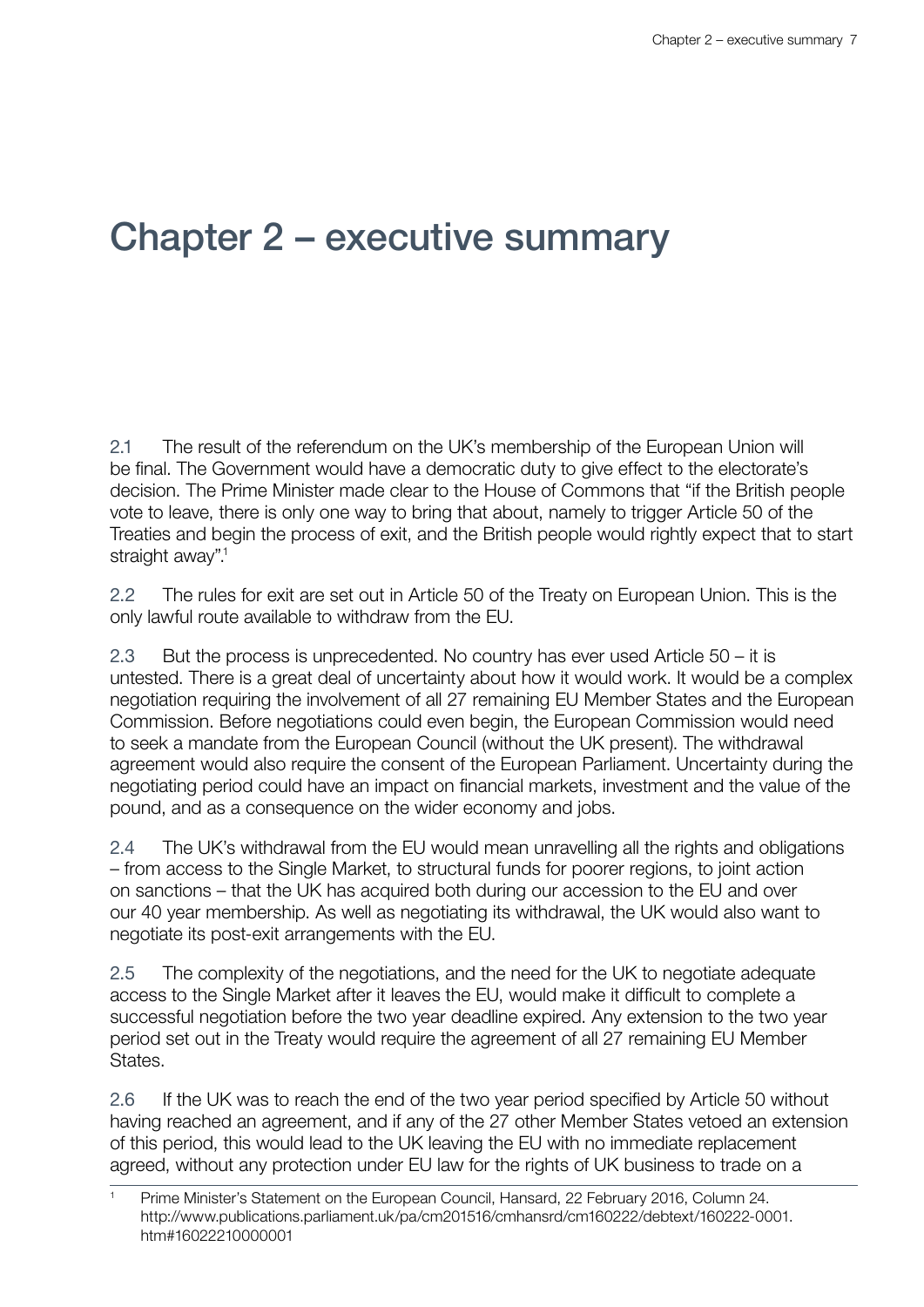preferential basis with Europe or the EU's free trade agreement partners, UK citizens to live and work in Europe, or UK travellers to move about freely in Europe.

2.7 Regular EU decision-making would continue while we negotiated to leave. Our vote to leave, and the withdrawal negotiations themselves, would have an impact on our ability to affect the EU's decision-making. But we would be bound by new EU legislation up to the moment we left.

2.8 While these negotiations continued, we would be constrained in our ability to negotiate and conclude new trade agreements with countries outside the EU. The countries with which we currently have preferential trade agreements through the EU are likely to want to see the terms of our future relationship with the EU before negotiating any new trade agreements with the UK. In addition, many of our trading partners, including the United States, are already negotiating with the EU. Before they start negotiations with the UK they are likely to want those deals to conclude.

2.9 It is therefore probable that it would take an extended period to negotiate first our exit from the EU, secondly our future arrangements with the EU, and thirdly our trade deals with countries outside of the EU, on any terms that would be acceptable to the UK. In short, a vote to leave the EU would be the start, not the end, of a process. It could lead to up to a decade or more of uncertainty.

### The Article 50 Withdrawal Procedure

2.10 Article 50 of the Treaty on European Union reads as follows:

### Article 50

- 1. Any Member State may decide to withdraw from the Union in accordance with its own constitutional requirements.
- 2. A Member State which decides to withdraw shall notify the European Council of its intention. In the light of the guidelines provided by the European Council, the Union shall negotiate and conclude an agreement with that State, setting out the arrangements for its withdrawal, taking account of the framework for its future relationship with the Union. That agreement shall be negotiated in accordance with Article 218(3) of the Treaty on the Functioning of the European Union. It shall be concluded on behalf of the Union by the Council, acting by a qualified majority, after obtaining the consent of the European Parliament.
- 3. The Treaties shall cease to apply to the State in question from the date of entry into force of the withdrawal agreement or, failing that, two years after the notification referred to in paragraph 2, unless the European Council, in agreement with the Member State concerned, unanimously decides to extend this period.
- 4. For the purposes of paragraphs 2 and 3, the member of the European Council or of the Council representing the withdrawing Member State shall not participate in the discussions of the European Council or Council or in decisions concerning it.

A qualified majority shall be defined in accordance with Article 238(3)(b) of the Treaty on the Functioning of the European Union.

5. If a State which has withdrawn from the Union asks to rejoin, its request shall be subject to the procedure referred to in Article 49.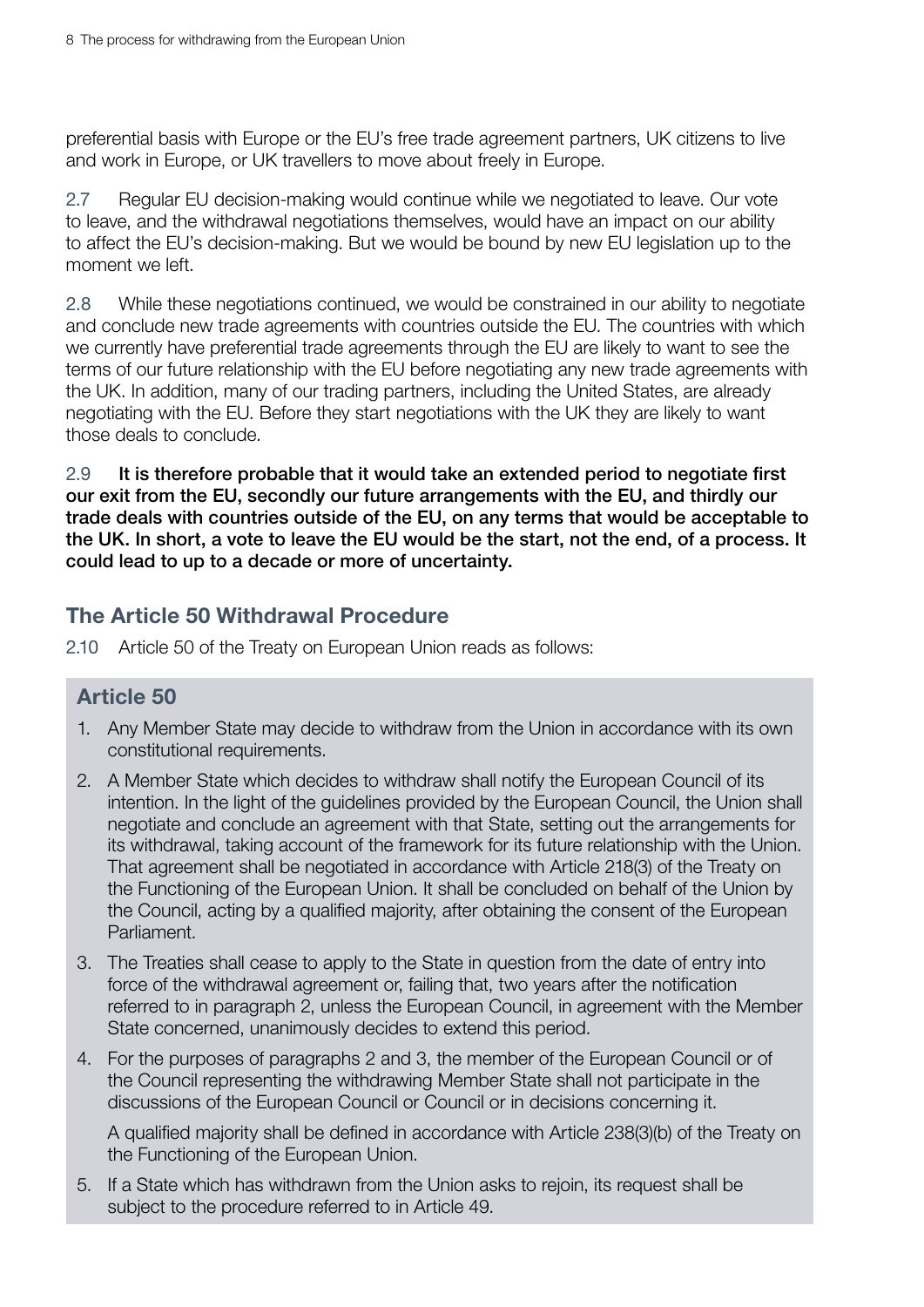2.11 The process begins when the Member State that wishes to leave notifies the European Council. The European Council, minus the departing State, then agrees by consensus the guidelines for the Commission to negotiate the withdrawal agreement. Consensus requires every Member State (minus the departing State) to vote in favour.

2.12 The final agreement would need to be agreed by both parties: the EU side and the departing Member State. On the EU side, this would require an enhanced qualified majority among the remaining Member States. This means that no single Member State could veto the deal, but that it would need to reach a critical level of support. (Specifically, it would need to be agreed by 20 out of 27 Member States, representing 65 per cent of the population).

2.13 The European Parliament would also need to approve the deal. This would require a simple majority of its 751 MEPs. (MEPs from the departing Member State would probably be allowed to vote, because at this stage it would still formally be part of the EU).

2.14 The EU Treaties would continue to apply to the departing Member State until the Article 50 agreement had entered into force, or for two years if no agreement had been reached and no extension to the two year period had been granted. A request for an extension could only be granted with the unanimous agreement of the remaining Member States.

2.15 Article 50 does not specify how much the withdrawal agreement itself should say about the future relationship between the EU and the departing Member State. Any sort of detailed relationship would have to be put in a separate agreement that would have to be negotiated alongside the withdrawal agreement using the detailed processes set out in the EU Treaties. Article 50 does not specify whether these negotiations should be simultaneous or consecutive. This would be a matter for negotiation.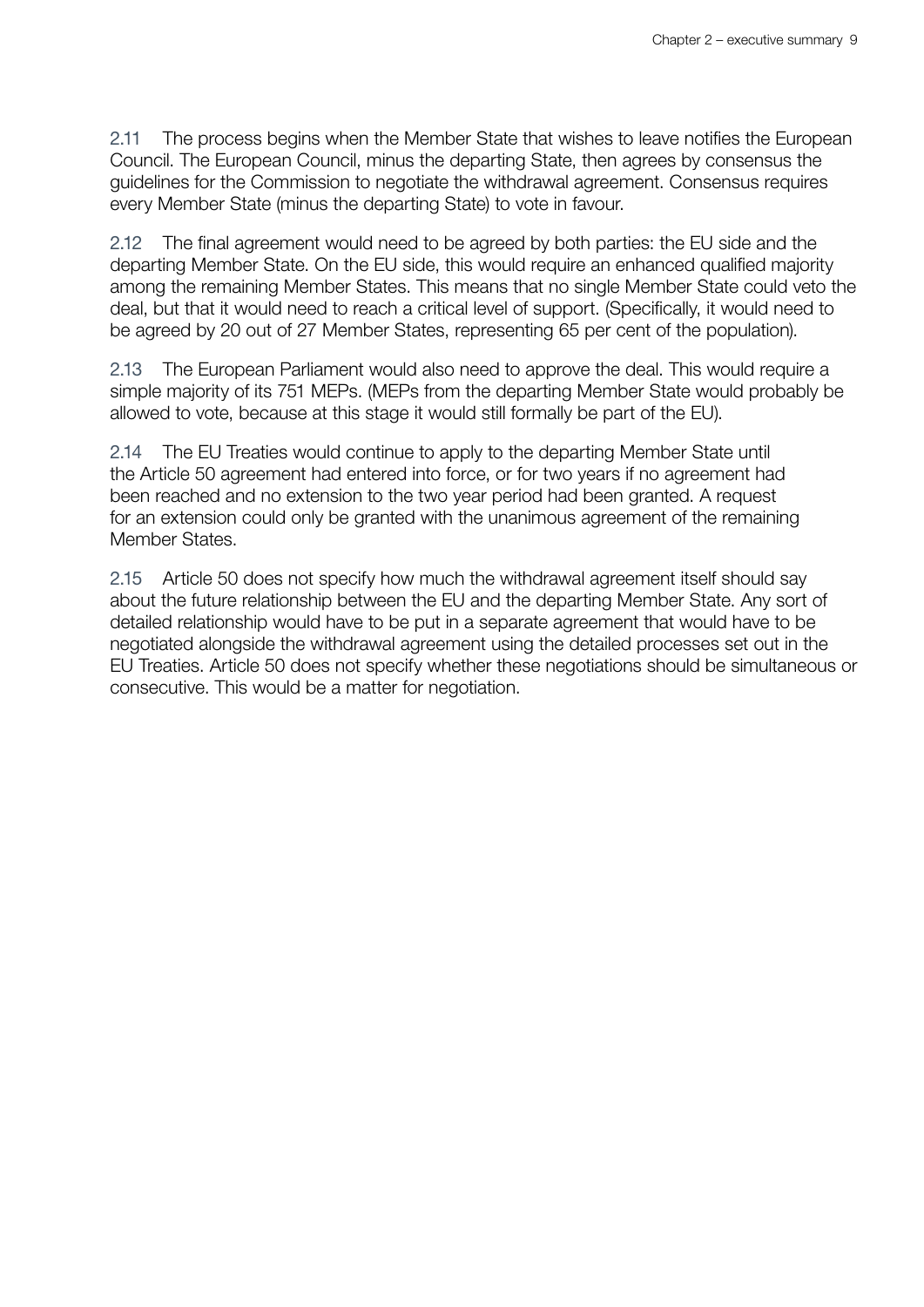Processes for negotiating withdrawal from the EU (Article 50, TEU) and for negotiating a new agreement under the Treaty on European Union (TEU)<sup>2</sup>



<sup>&</sup>lt;sup>2</sup> Qualified majority voting is a system used for EU Member States to reach an agreed position. Under the Lisbon Treaty, a majority must include 55 per cent of countries, representing 65 per cent of the total EU population. But Article 50 of the Treaty on European Union stipulates that the voting rule to be used is that set out in Article 238.3(b) of the Treaty on the Functioning of the European Union, which requires 72 per cent of Member States (i.e. 20 out of the remaining 27 Member States) comprising 65 per cent of the EU population.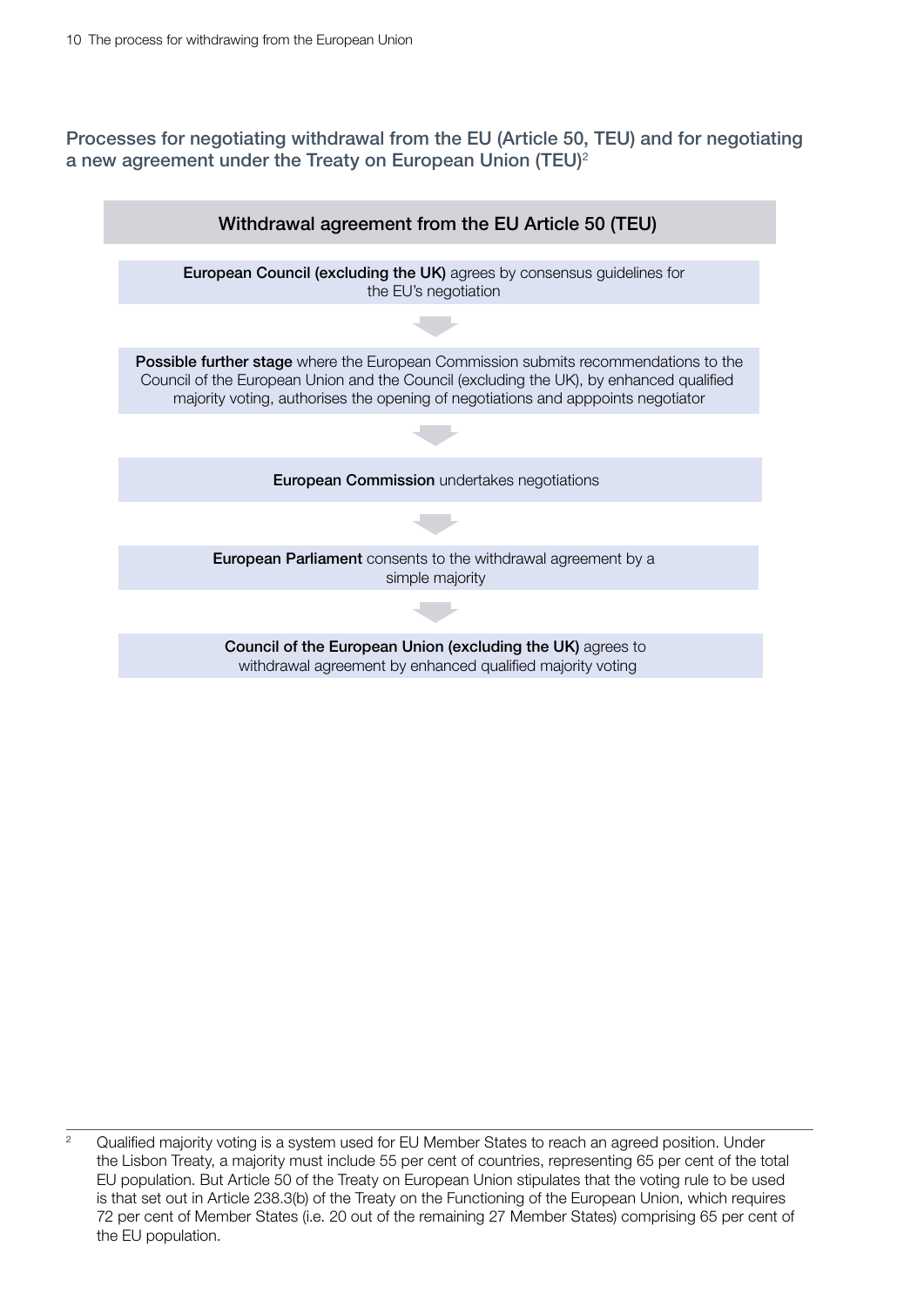

#### Timeline for possible Article 50 negotiations

| UK EU       | <b>French Presidential</b> | German Federal           | Two year deadline | Possible   |
|-------------|----------------------------|--------------------------|-------------------|------------|
| Referendum  | Election                   | Election                 | Article 50        | extensions |
| Summer 2016 | April - May 2017           | August - October<br>2017 | Summer 2018       |            |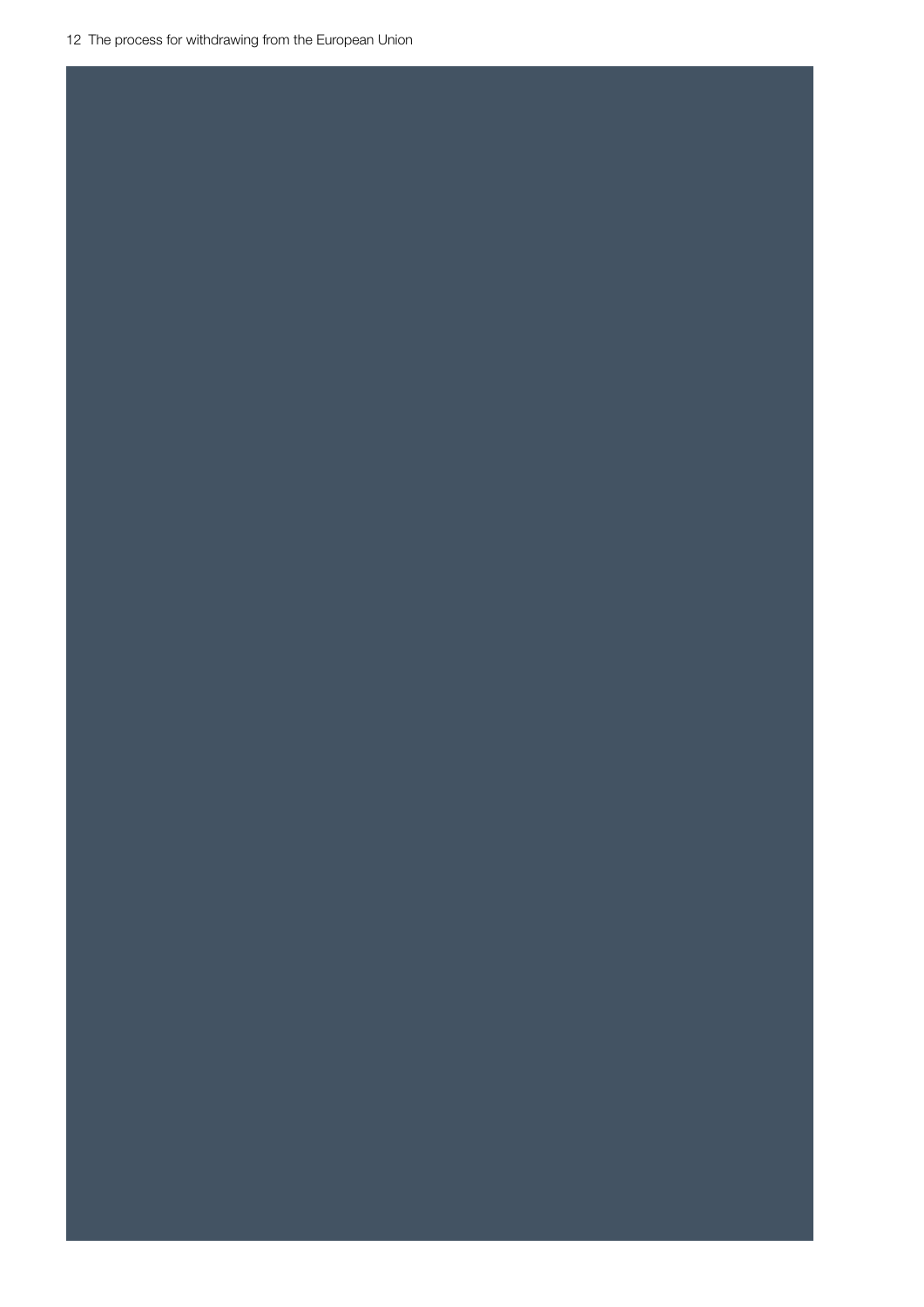### Chapter 3 – Article 50: the route to withdrawal

3.1 As the Prime Minister has said, if the vote is to leave the EU, the British people would expect that process to start straight away. We would want to open a constructive negotiation with the rest of the EU in order to agree positive terms for the UK's exit and the future relationship.

3.2 The UK's membership of the EU is established by the EU Treaties, and Article 50 is the process set out in the Treaties for Member States to follow when leaving. It is the only lawful way to withdraw from the EU. It would be a breach of international and EU law to withdraw unilaterally from the EU (for example, by simply repealing the domestic legislation that gives the EU law effect in the UK). Such a breach would create a hostile environment in which to negotiate either a new relationship with the remaining EU Member States, or new trade agreements with non-EU countries.

3.3 Article 50 provides for a two year negotiation, which can only be extended by unanimity. There could be a trade off between speed and ambition. An extension request would provide opportunities for any Member State to try to extract a concession from the UK.

3.4 There is no precedent for a country withdrawing from the EU – Article 50 has never been tested.<sup>3</sup> Trade negotiations are probably the closest equivalent in terms of complexity. Ambitious trade agreements can take up to a decade or more to agree from scoping to ratification, and sometimes take longer. For example, the EU-Mercosur Association Agreement was launched in 2000 and has yet to conclude, and the EU-Canada Trade Agreement (CETA) has taken seven years so far and still has to be ratified by the Council, the European Parliament and National Parliaments.<sup>4</sup>

3.5 Article 50 sets out several phases of negotiations involving the different actors on the EU side. Before talks with the EU can begin, the European Commission, which acts as the EU's negotiator, must seek the approval of the European Council (acting by consensus, minus the UK). The Commission would need to seek the approval of the Council and European Parliament at the final stage. It would need to consult both along the way. It should not be assumed that this would be straightforward given the experience of recent negotiations. For

<sup>4</sup> Trade agreements can be applied provisionally, before national ratification.

<sup>&</sup>lt;sup>3</sup> Algeria seceded from France in 1962 to become an independent state outside the European Community. Greenland, an autonomous country within the state of Denmark, withdrew in 1985. These withdrawals took place before the Lisbon Treaty came into effect, and were therefore not conducted under Article 50. For Greenland, the issues were very limited, as the territory only sought Overseas Country and Territory status, rather than a full exit. Even so, withdrawal took three years: from a referendum decision in February 1982 to departure in February 1985.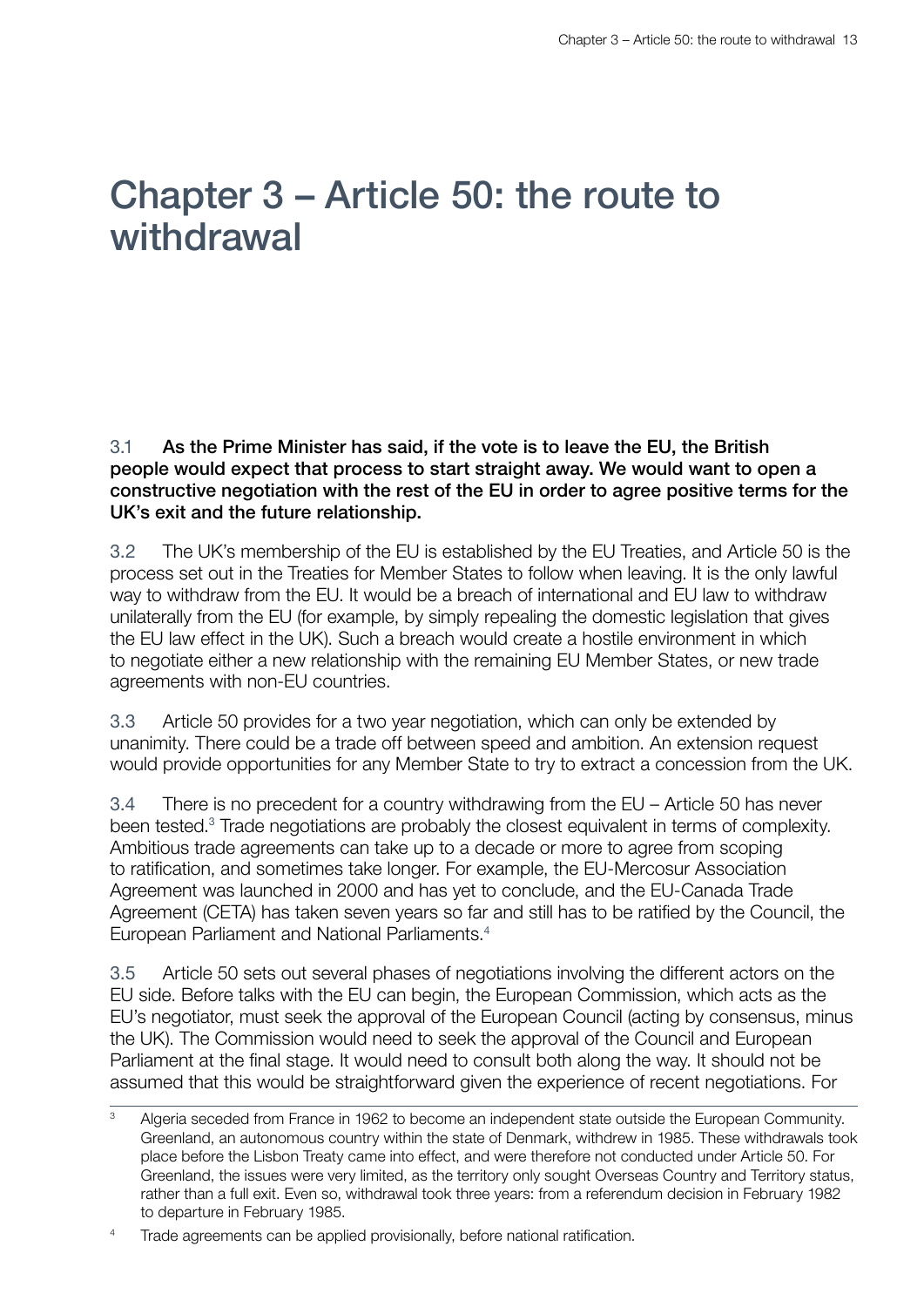example, the implementation of the agreed EU-South Korea deal was held up for six months because of concerns from Member States.

3.6 It is also unclear from the terms of Article 50 how far the arrangements for the UK's future relationship with the EU would be included in a withdrawal agreement. But it is likely that the scope of those arrangements would require the negotiation of a separate agreement with the EU. The precise process for negotiating that agreement would depend on its content, but an ambitious agreement could need the unanimous agreement of all 27 Member States in the Council.<sup>5</sup> Any such process would clearly add to the complexity and hence, very probably, to the length of the overall negotiations. If the agreement needed unanimous agreement in the Council, it would be open to any Member State to seek to block it, or to extract a price for agreeing any element of the agreement.

3.7 A new agreement on trade and wider co-operation would require approval by each of the 27 Member States alongside the EU.<sup>6</sup> If so, this would require ratification, in some cases by National Parliaments such as the French National Assembly, the German Bundestag and all seven Belgian Parliamentary Chambers.<sup>7</sup> This would give every Member State a further opportunity to block the agreement for any reason.

3.8 The two year time limit could also have an impact on our ability to secure the best outcome. The China-Switzerland agreement, for example, took only three years to negotiate, but provides a relatively narrow coverage compared to the EU's new-style Trade Agreements (like EU-Canada).<sup>8</sup> The UK would face a choice between seeking an extension to the two year time limit and leaving the EU without a proper arrangement in place, trying to rely on World Trade Organisation (WTO) rules until a new agreement could be reached. Only in a scenario where the UK did not seek any special access to the Single Market would negotiations be more straightforward and more easily concluded within a shorter time, but with greater economic cost.

<sup>&</sup>lt;sup>5</sup> For instance, an agreement focused solely on trade would need to be approved by the European Parliament and a qualified majority of the Council. A full association agreement that provided for trade and wider co-operation would need to be agreed by the European Parliament and unanimously by the Council.

<sup>&</sup>lt;sup>6</sup> Mixed agreements are agreements between the EU and third countries that contain matters of EU competence (for example, trade matters, which is an exclusive EU competence) and Member State competence (for example, foreign policy). Mixed agreements require ratification by both the European Union (in the Council of Ministers and the European Parliament) and by the 28 Member States in accordance with their national procedures for the ratification of such agreements. Some Member States, such as Belgium, have national rules for the ratification of such agreements that include both national parliaments and regional parliaments.

 $7$  The seven chambers comprise unicameral chambers of the five parts of the federal system: French, Flemish, Walloon, German and Brussels-Capital region; plus the two chambers of the Belgian Federal Parliament.

<sup>8 99.7</sup> per cent of current Chinese exports to Switzerland will immediately be exempt from tariffs, while 84.2 per cent of Swiss exports to China will eventually be exempt. It will take up to 15 years for the FTA for all tariff reductions to come into force. [http://www.seco.admin.ch/themen/00513/02655/02731/04118/](http://www.seco.admin.ch/themen/00513/02655/02731/04118/index.html?lang=en) [index.html?lang=en](http://www.seco.admin.ch/themen/00513/02655/02731/04118/index.html?lang=en)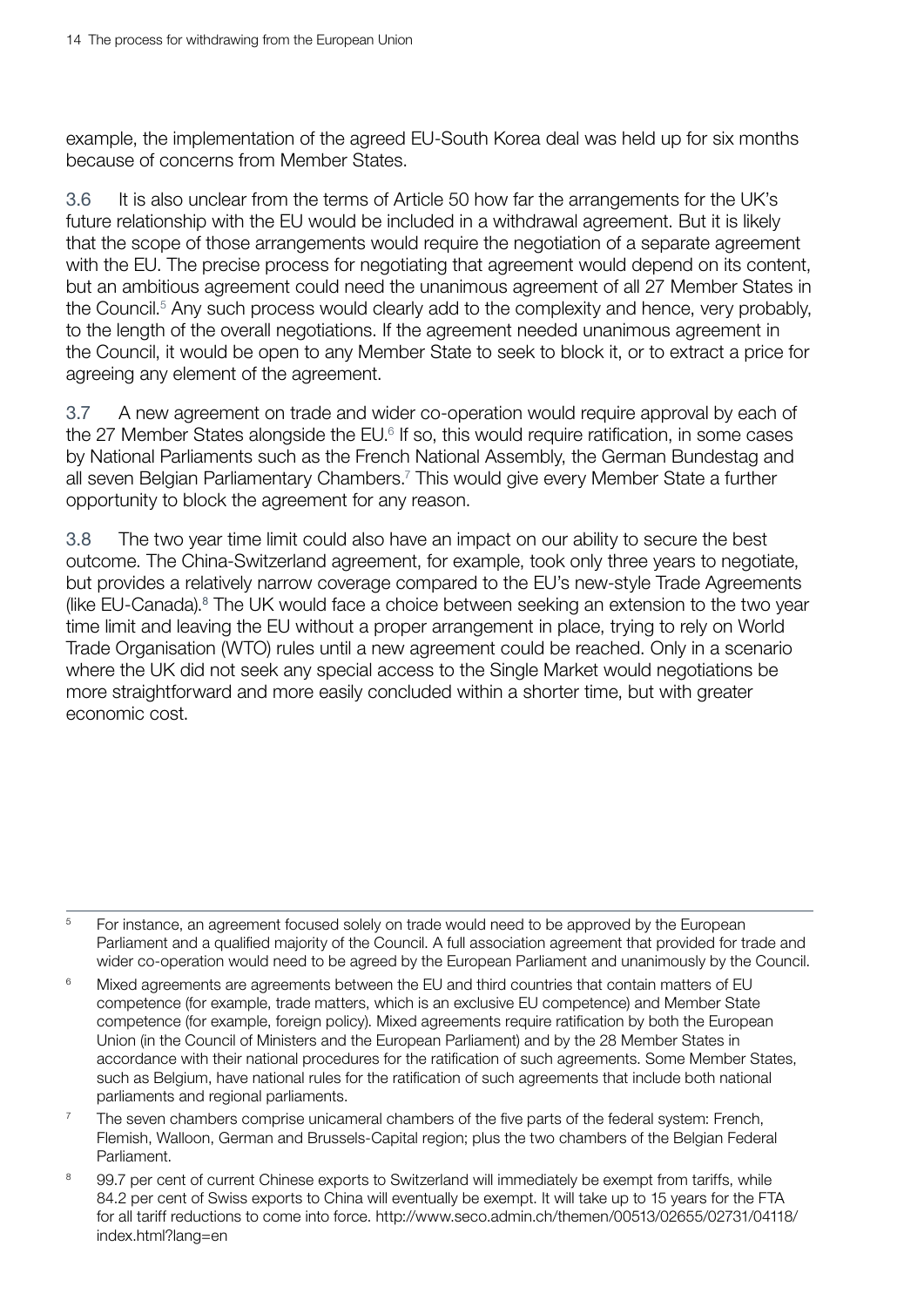### The World Trade Organisation (WTO) route

The UK is a signatory to WTO Agreements and a WTO Member in its own right. If the UK left the EU without first securing an agreement on a new relationship, our trade relations would be governed by WTO rules. The EU would apply a range of tariffs to UK goods (these would be the 'Most Favoured Nation' (MFN) rates that the EU applies to all WTO members without a preferential scheme or agreement in place). Many are significant, in particular compared to the zero tariff all UK exports to the EU currently enjoy as part of the Single Market. The UK would also be bound by WTO MFN rules requiring the granting of equal market access to all WTO countries.

In the event that we leave the EU, we would need to update the terms of our WTO membership where the commitments taken have previously applied to the EU as a whole. This would not be a straightforward process as, if we leave the EU, then we would need all other WTO Members to agree how the UK will take on the rights and obligations which we have formerly taken as a part of the EU. This would mean negotiating and agreeing updated UK schedules of commitments with all 161 WTO members. And until our schedule of commitments was updated, there could be questions surrounding our rights to access WTO members' markets, and our ability to enforce those rights.



#### Tariff rates applied by the EU, by broad category of goods

The EU's Most Favoured Nation applied tariff rates at Harmonised System 2-digit (aggregate) level, available at EU https://www.wto.org/english/thewto\_e/countries\_e/european\_communities\_e.htm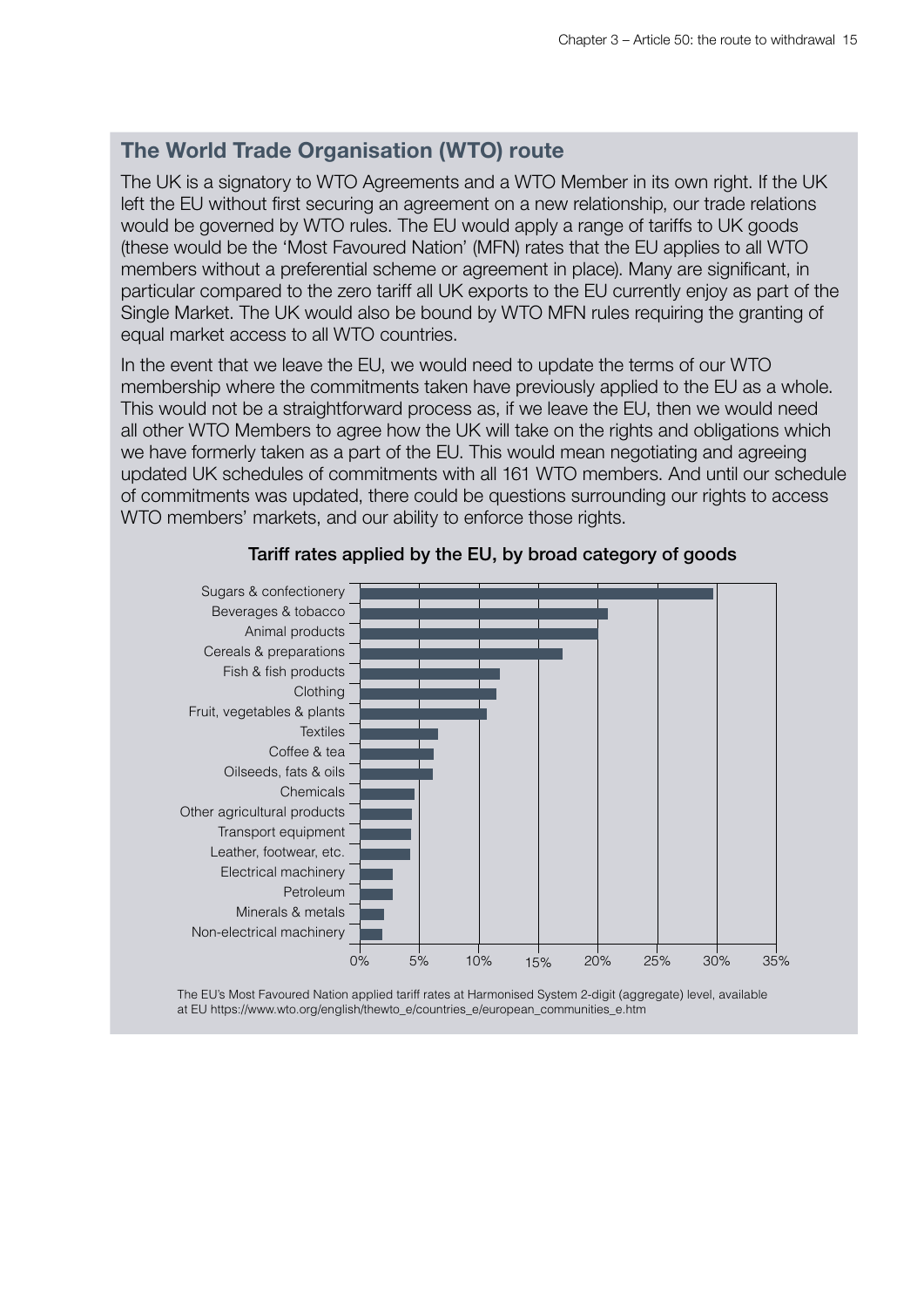3.9 An extension of the two year period would require the unanimous approval of the European Council; one or more of the remaining 27 EU Member States might expect the UK to offer concessions in return. It would be an uncertain time for the UK economy and citizens, because failure to meet the deadline or agree an extension would have serious consequences for the UK – an exit without an agreement would leave a large number of important questions unresolved.

3.10 The UK would want to start negotiations as soon as possible with non-EU trade partners in particular, in order to preserve any existing level of preferential access UK companies currently get to their markets. But many of our non-EU trading partners are already negotiating with the EU, and before they started negotiations with the UK they would be likely to want those deals to conclude. Even the countries which already have a deal in place with the EU are likely to want to see the terms of our future relationship before negotiating any new trade agreements with the UK. This would make it hard to negotiate our post-withdrawal arrangement with the EU in parallel with negotiating a new set of trade deals with countries outside of the EU. And it means that lengthening the Article 50 process to secure a good outcome with the EU could delay new trade deals with countries outside of the EU.<sup>9</sup>

3.11 It is therefore probable that it would take up to decade or more to negotiate firstly our exit from the EU, secondly our future arrangements with the EU, and thirdly our trade deals with countries outside of the EU, on any terms that would be acceptable to the UK. This would be a long period of uncertainty, which would have consequences for UK businesses, trade and inward investment.

3.12 A considerably larger proportion of the UK economy is dependent on the EU than vice versa. This would have an impact on the dynamic of the negotiations. The EU is by a wide margin the UK's biggest trading partner. Some 44 per cent of our exports go to the EU. The UK is more reliant on exports to the EU than the rest of the EU is reliant on exports to the UK. Taken as a share of the economy, only 3.1 per cent of GDP among the other 27 Member States is linked to exports to the UK, while 12.6 per cent of UK GDP is linked to exports to the  $FlJ^{10}$ 

3.13 Just as the Government would be driven by our wish to secure the best possible outcome for the UK, we should expect the remaining 27 Member States to be driven by their own national political and economic interests, and would fight for them as hard as we would for the UK's position.

<sup>9</sup> The UK would need to rapidly to build up the expertise and resources to negotiate FTAs and deal with trade defence cases, having not negotiated a trade deal in 40 years. Australia and Canada employ around 200-250 people each to work on trade negotiations.

<sup>10</sup> ONS Pink Book (November 2015), GDP data from Eurostat.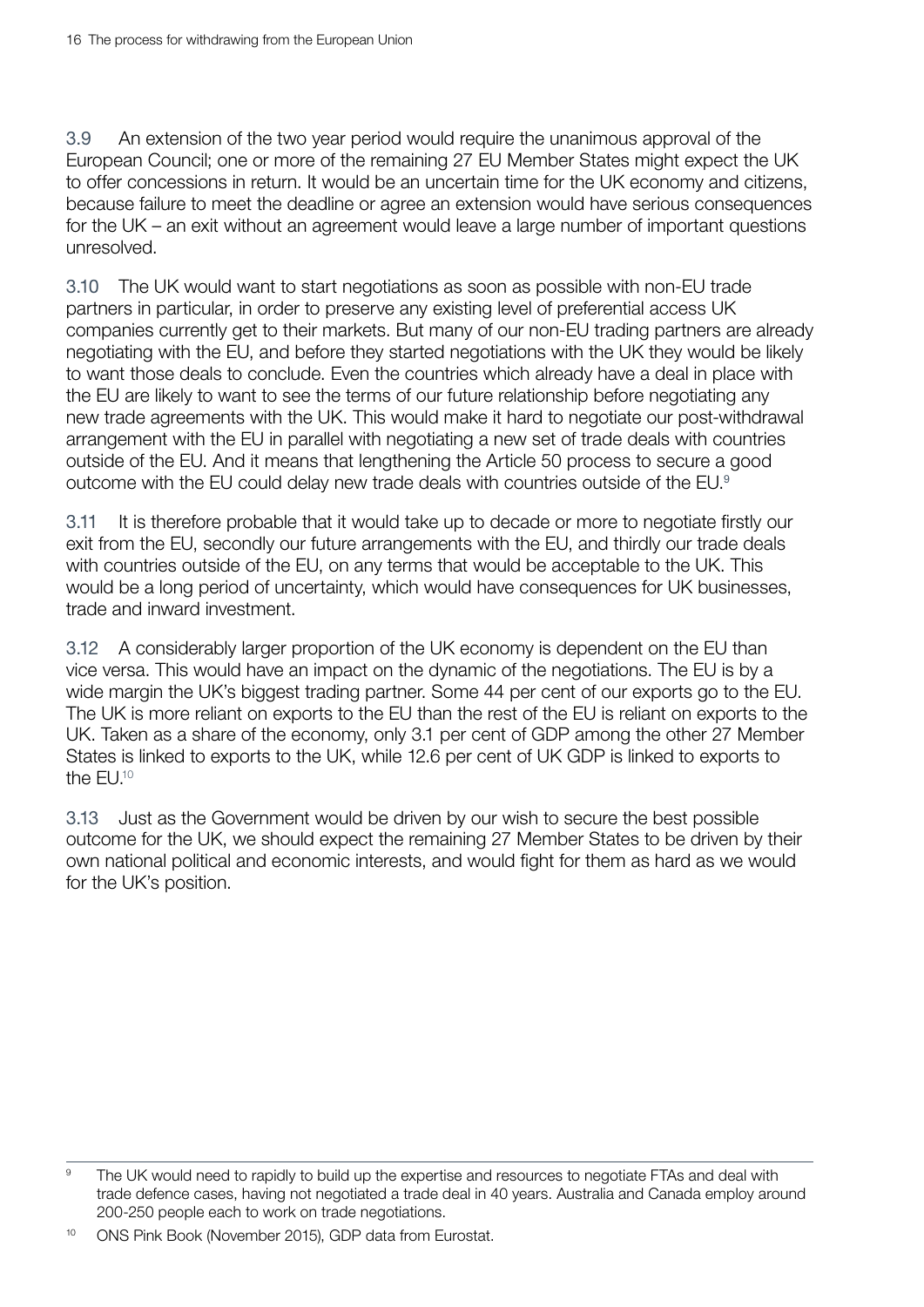# Chapter 4 – implications of withdrawal

4.1 The withdrawal negotiation would need to address a wide range of difficult issues related to withdrawal itself, and also to our future relationship with the EU. Article 50 does not set out explicitly what issues would need to be resolved and there is no precedent to draw on. The UK's relationship with the EU has built up over 40 years of membership and affects many aspects of life in the UK, and of UK citizens living across the EU; the terms of exit would have to cover the full extent of that relationship.

4.2 This would include the status and entitlements of the approximately 2 million UK citizens living, working and travelling in the other 27 Member States of the EU. They all currently enjoy a range of specific rights to live, to work and access to pensions, health care and public services that are only guaranteed because of EU law. There would be no requirement under EU law for these rights to be maintained if the UK left the EU. Should an agreement be reached to maintain these rights, the expectation must be that this would have to be reciprocated for EU citizens in the UK.

4.3 The negotiations would also have to cover the UK's access to the EU's Single Market, which currently rests on our membership of the EU, and related to that, the free movement of people.11 These negotiations would be complicated: the UK would want to disentangle regulatory frameworks and establish transitional arrangements across a wide number of areas; and secure preferential access to the EU market including in sectors like financial services and car manufacturing where the UK enjoys a trading surplus.

4.4 The impact of these negotiations would have a wide and profound impact across the UK and its economy. For instance, the UK's current access to the Single Market is important for the UK's manufacturing sector. Last year, the UK exported a record number of cars (1.23 million), with more than half going to the EU market.<sup>12</sup> The industry directly employs 147,000 people<sup>13</sup> and supports a further 300,000 jobs in the wider supply chain.<sup>14</sup> The North-East of England has one of the highest shares of EU exports in the UK's regional

<sup>14</sup> BIS analysis using ONS job multiplier estimates from Analytical Input-Output tables.

<sup>&</sup>lt;sup>11</sup> The Council of the European Union made its view on this issue clear in December 2014: 'the free movement of persons is a fundamental pillar of EU policy… the internal market and its four freedoms are indivisible'. The full statement can be found here: [http://www.consilium.europa.eu/en/meetings/](http://www.consilium.europa.eu/en/meetings/gac/2014/12/16/) [gac/2014/12/16/](http://www.consilium.europa.eu/en/meetings/gac/2014/12/16/)

<sup>12</sup> Annual figures from Society of Motor Manufacturers and Traders [http://www.smmt.co.uk/2015/12/new-car](http://www.smmt.co.uk/2015/12/new-car-registrations-return-to-growth-in-november/)[registrations-return-to-growth-in-november/](http://www.smmt.co.uk/2015/12/new-car-registrations-return-to-growth-in-november/)

<sup>13</sup> ONS Workforce Jobs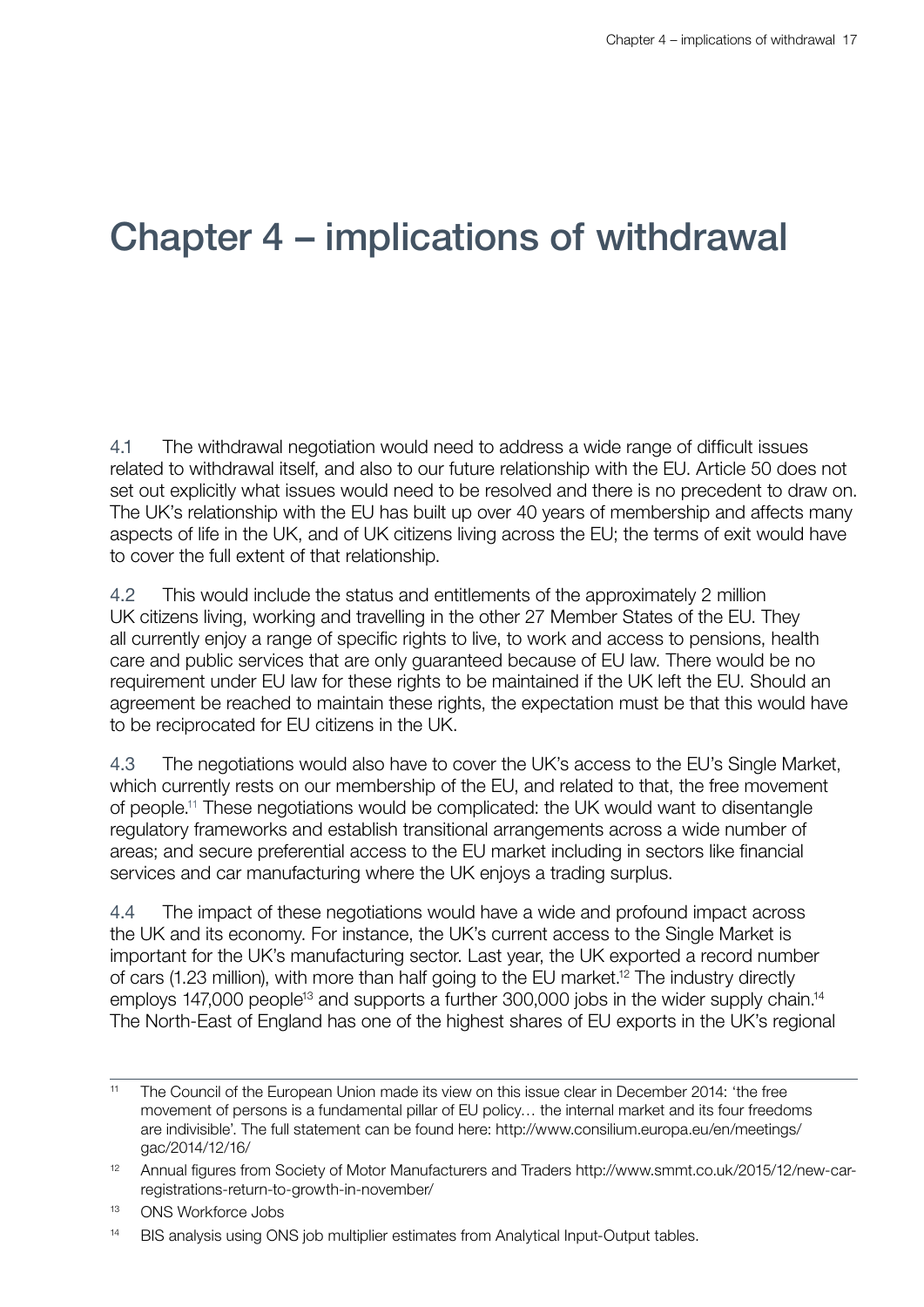economy,<sup>15</sup> and attracts high levels of foreign investment. Unless preferential access was agreed with the EU as part of the exit negotiations, UK car manufacturers would face a 10 per cent tariff when exporting to the EU. Moreover, over 40 per cent of components purchased by UK vehicle manufacturers are from the EU.<sup>16</sup> These parts would become more expensive if the UK were forced to raise tariffs under WTO rules.

### Case Study: The effect of an EU withdrawal on the financial services sector

If the UK were to leave the EU then the UK government would need to disentangle the regulatory framework from EU law for the financial sector. Regardless of the exit negotiations outcome this would be a large and complex task.

For most types of financial services, EU law amounts to the substantial majority of the UK's legislative framework, whether directly applicable or EU Directives transposed into UK law. EU Directives and Regulations govern the regulation – both prudential and conduct of business of all major sectors, including banking, insurance, wholesale and retail investments, provision of market infrastructure, payment, clearing and settlement systems and a host of other activities.

One consideration for the UK Government would be how to avoid regulatory gaps in the UK's domestic legislative framework once the EU Treaties ceased to apply. This would involve questions over how existing EU law could or should be adopted into domestic law.

Another consideration would be the status of UK firms whose existing business operations in other EU Member States were authorised under EU law, and of firms based in other EU Member States with operations in the UK.

Inside the EU, thanks to "passporting", UK financial firms – including banks, insurers and asset managers – generally have the right to sell financial services and establish branches anywhere in the EU without other countries being able to impose different or additional requirements.

4.5 The UK's withdrawal from the EU would have a serious impact on UK farmers. In addition to the impact of withdrawing from the EU's Common Agricultural Policy and associated subsidy schemes, they would also lose their preferential access to the European market if the UK left the EU without a successor arrangement in place. The EU imposes an average tariff of 14 per cent agricultural imports<sup>17</sup> from non-EU countries (including countries that have their own special trading deals with the EU, like Norway and Switzerland), with higher rates on individual items, such as dairy products (average of 36 per cent).<sup>18</sup> UK farmers would also no longer be able to benefit from preferential access to non-EU countries secured by the EU under trade agreements.

4.6 If the UK left the EU without an agreement in place, we would lose the security benefits of our participation in a range of EU Justice and Home Affairs measures that help the fight against crime and terrorism. For example, since 2004 the European Arrest Warrant has allowed 7000 people to be extradited from the UK to face trial and has resulted in just over 1000 people being returned to the UK to face justice here. The European Criminal Records

<sup>15</sup> HMRC Regional Trade Statistics

<sup>&</sup>lt;sup>16</sup> 2014 KMPG report for the Society of Motor Manufacturers and Traders: "The UK Automotive Industry and the EU". Available online at:<http://www.smmt.co.uk/wp-content/uploads/sites/2/SMMT-KPMG-EU-Report.pdf>

<sup>&</sup>lt;sup>17</sup> WTO calculated figure 2014.

<sup>&</sup>lt;sup>18</sup> WTO calculated tariff figures for 2014.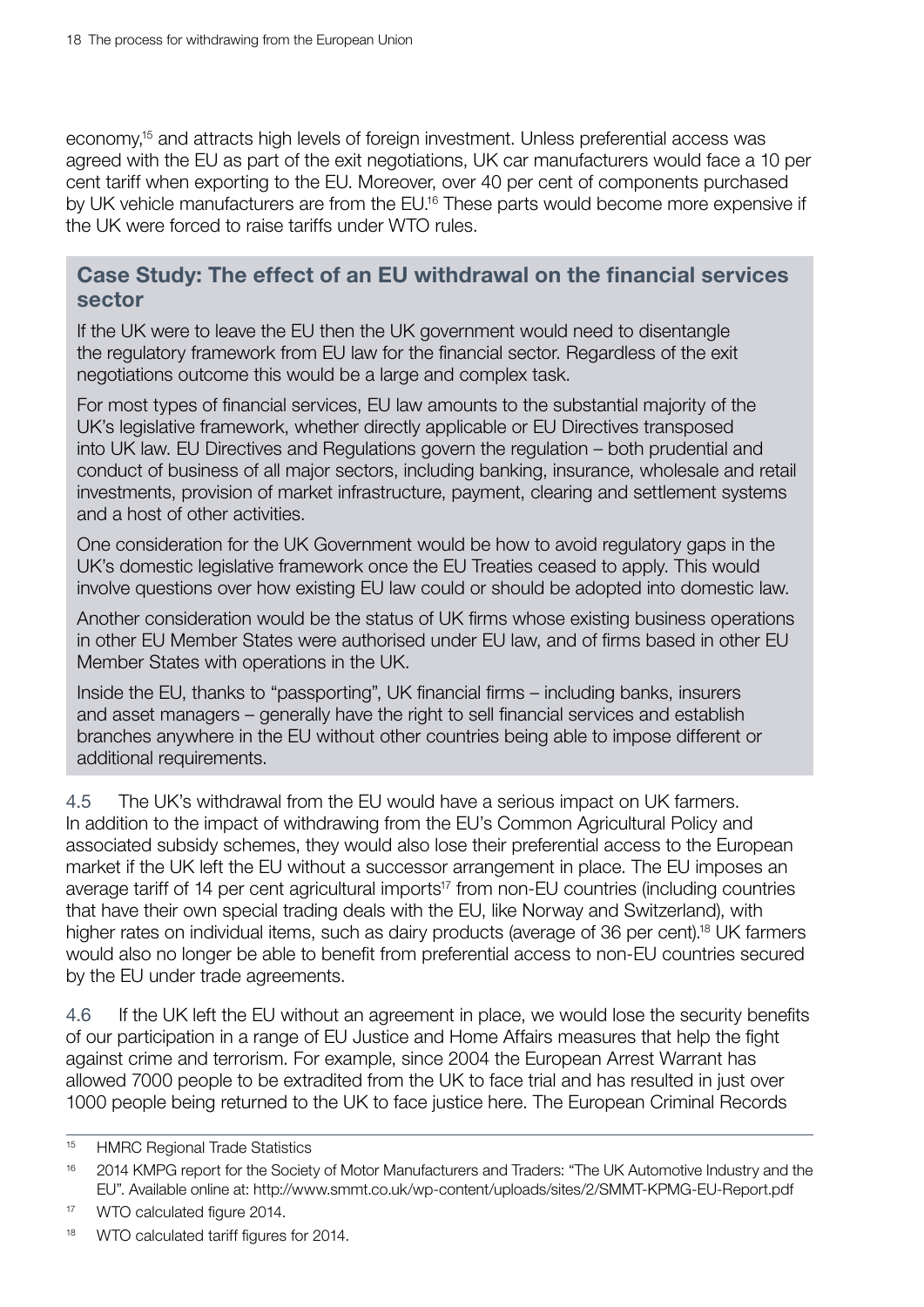Information System enables us to secure information about criminal records. The Schengen Information System II operates as a 'watch list' through which we have access to operational data on terrorist suspects and criminals. And from 2017 we will be part of the Prüm Decisions relating to information on fingerprints and DNA.

4.7 If we were outside the EU, this co-operation would be curtailed. Aside from those States that are not in the EU but are in the Schengen border-free area, there are no precedents for non-Members being able to cooperate within these mechanisms. Even Switzerland, for example, does not have an equivalent to the European Arrest Warrant. We would also lose our status as a full member of Europol, an agency that coordinates the fight against serious and organised crime among EU countries.

There would be serious implications for Gibraltar were the UK to withdraw from the EU. Inside the EU, Gibraltarians have the right to move freely to Spain, and the right to establish a business and provide services there. But, before Spain joined the EU in 1986, the border was closed from 1969–85. If the UK left the EU, there would be no certainty that the border would remain open. The Chief Minister of Gibraltar has said that this would pose "an existential threat in economic terms" to the territory.19 The Channel Islands and the Isle of Man, which enjoy special arrangements for access to the EU, would face similar uncertainties.

Northern Ireland would be confronted with difficult issues about the relationship with Ireland. Outside the EU's Customs Union, it would be necessary to impose customs checks on the movement of goods across the border. Questions would also need to be answered about the Common Travel Area which covers the movement of people. This could have an impact on cross-border co-operation and trade. The withdrawal of structural funds, which have helped address economic challenges, would also have an impact.

4.8 Examples of other issues that negotiations would also need to cover in the context of managing the transition, fixing the terms of exit and, fixing any future arrangement, include:

- unspent EU funds due to UK regions and farmers;
- cross-border security arrangements including access to EU databases;
- co-operation on foreign policy, including sanctions;
- transfer of regulatory responsibilities;
- arrangements for contracts drawn up in accordance with EU law;
- access to EU agencies that play a role in UK domestic law, such as the European Medicines Agency;
- transition arrangements for UK exit from EU Free Trade Agreements with third countries;
- arrangements for the closure of EU agencies headquartered in the UK;
- departure from the Single European Sky arrangement;
- access for UK citizens to the European Health Insurance Card;
- the rights of UK fishermen to fish in traditional non-UK waters, including those in the North Sea;

<sup>19</sup> See article<http://www.politico.eu/article/brexit-would-destroy-gilbraltar/>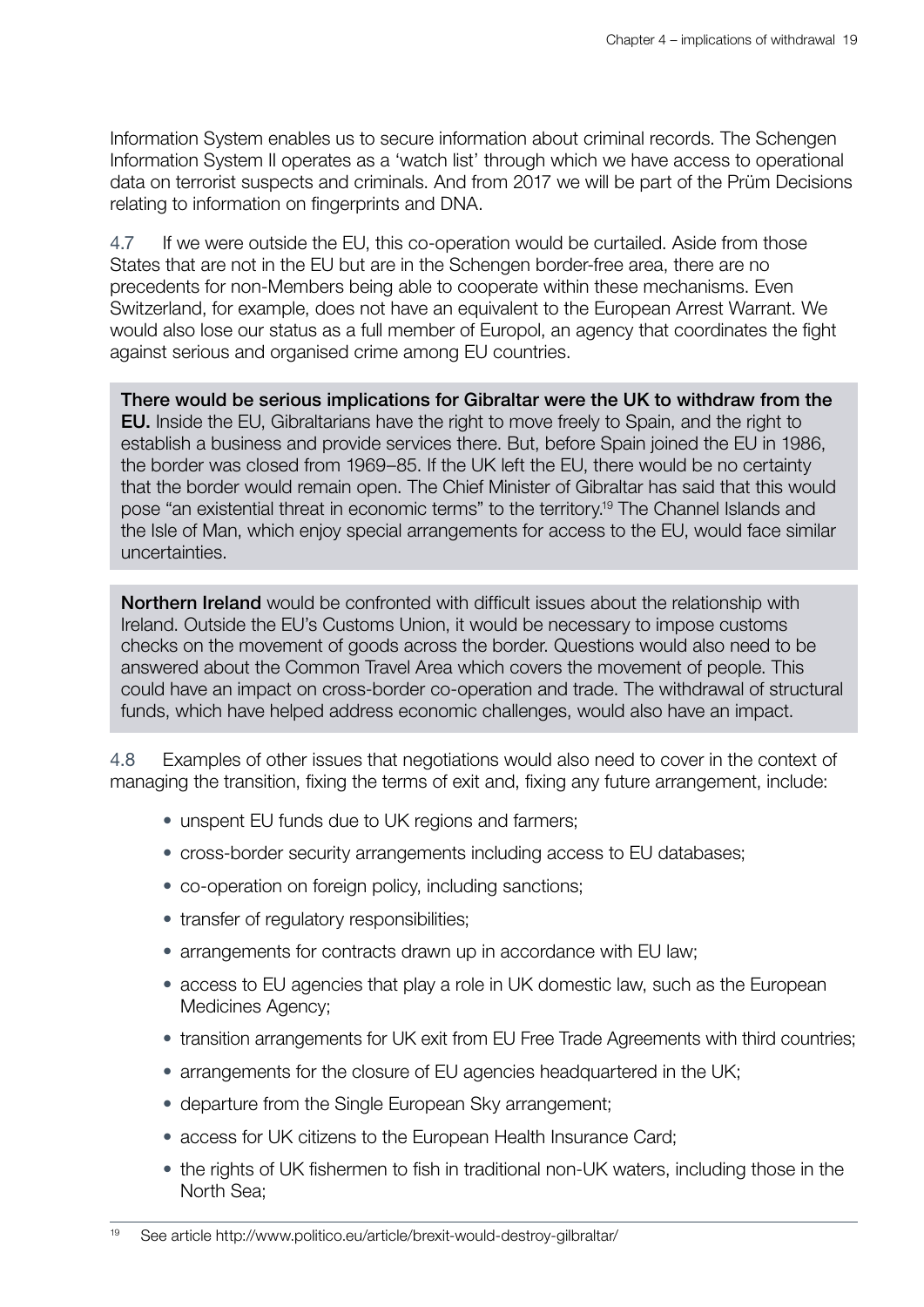- continued access to the EU's single energy and aviation markets; and
- the status of the UK's environmental commitments made as party to various UN environmental conventions and currently implemented through EU legislation.

4.9 Withdrawal would involve considerable implications for UK domestic legislation. The UK Parliament and the devolved administrations would need to consider how to replace EU laws, including how to maintain a robust legal and regulatory framework where that had previously depended on EU laws. Sanctions against countries such as North Korea, and for some terrorist groups or individuals, are generally adopted at the EU level rather than domestically. Many financial regulations, such as those governing prudential requirements for banks and investment funds, have direct effect from EU law.

4.10 Wider EU decision-making would not stop during the UK's exit negotiations. The current Commission has agreed a programme, which will continue through the Commission's mandate, until the middle of 2019. Key areas include issues of importance to the UK like the Single Market in services and the EU-US Trade Agreement. Europe would also continue to face challenges from outside its borders, including in the Middle East, and in Russia and Ukraine. A decision to leave would affect the UK's influence over EU decision-making, as would on-going withdrawal negotiations. But any legislation that the EU adopted would continue to apply to the UK until the moment of our withdrawal.

4.11 Some have argued that the UK could negotiate a better deal after a vote to leave after the referendum. However, the February European Council agreed that, should the result of the referendum be a vote to leave the EU, the new settlement for the UK negotiated by the Prime Minister would cease to exist. Moreover, were the UK to want to re-join the EU once it had left, Article 50 sets out that we would have to follow the regular, lengthy accession process. Entry would require agreement from all existing EU Member States. Renewed membership would be highly unlikely to replicate our current special status. This special status includes our rebate on payments to the EU budget, our opt-outs from the euro and the Schengen border-free area, our right to choose which Justice and Home Affairs arrangements we join. EU policy is to require all new Member States to commit to joining all of these.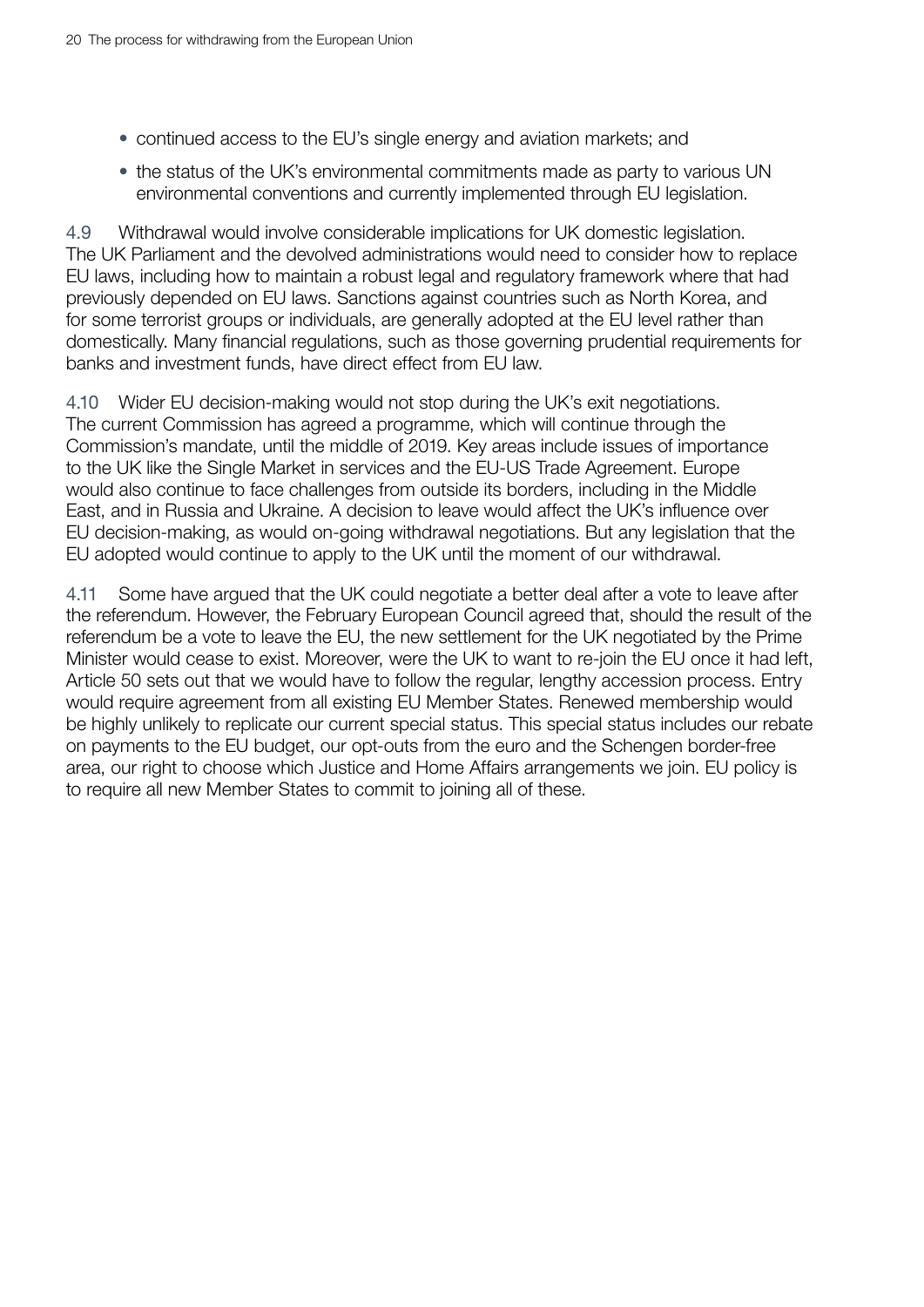## Chapter 5 – conclusion

5.1 A vote to leave the EU would be the start, not the end, of a process. It would begin a period of uncertainty, of unknown length, and an unpredictable outcome. The broad procedural route is set out in Article 50 of the Treaty on European Union, ensuring exit is possible. But beyond procedure, nothing is agreed and nothing has been tested.

5.2 It is important, as the people of the United Kingdom prepare to make their choice, that the complexities of the steps that would follow a vote to leave are understood. There are three parts to this.

5.3 The first is the Article 50 process itself. This is the only lawful route for the United Kingdom to leave the EU and it is the one that the UK Government would follow.

5.4 As the Prime Minister has said, if the vote is to leave the EU, the British people would expect the UK Government to notify the European Council straight away that it wished to leave under the terms of Article 50.

5.5 An extension to the two year deadline would also require the unanimous agreement of all 27 remaining Member States. Without such an extension, if after two years no deal were reached, or the UK were not able to accept the deal that was offered, exit would take place automatically and without any protection for the rights of UK business to trade on a preferential basis with Europe, UK citizens to live in Europe, or UK travellers to move about freely in Europe.

5.6 The second issue at stake is the nature of the negotiations that would follow an exit vote. The UK would, at the moment Article 50 is triggered, be excluded from EU discussions on the nature of the exit negotiations. These would be settled by the remaining EU Member States.

5.7 A third consideration is the range of issues that would be affected by a vote for exit and which would be subject to negotiation with the rest of the EU during the exit process. Reaching agreement on such a wide range of issues, with a large number of negotiating partners, each of whom would seek to defend their interests, should be expected to be difficult and involve potentially unpalatable trade-offs.

5.8 Moreover, the implications are not confined to our dealings with Europe. The UK's trading relationship with countries around the world, for instance, is bound up in agreements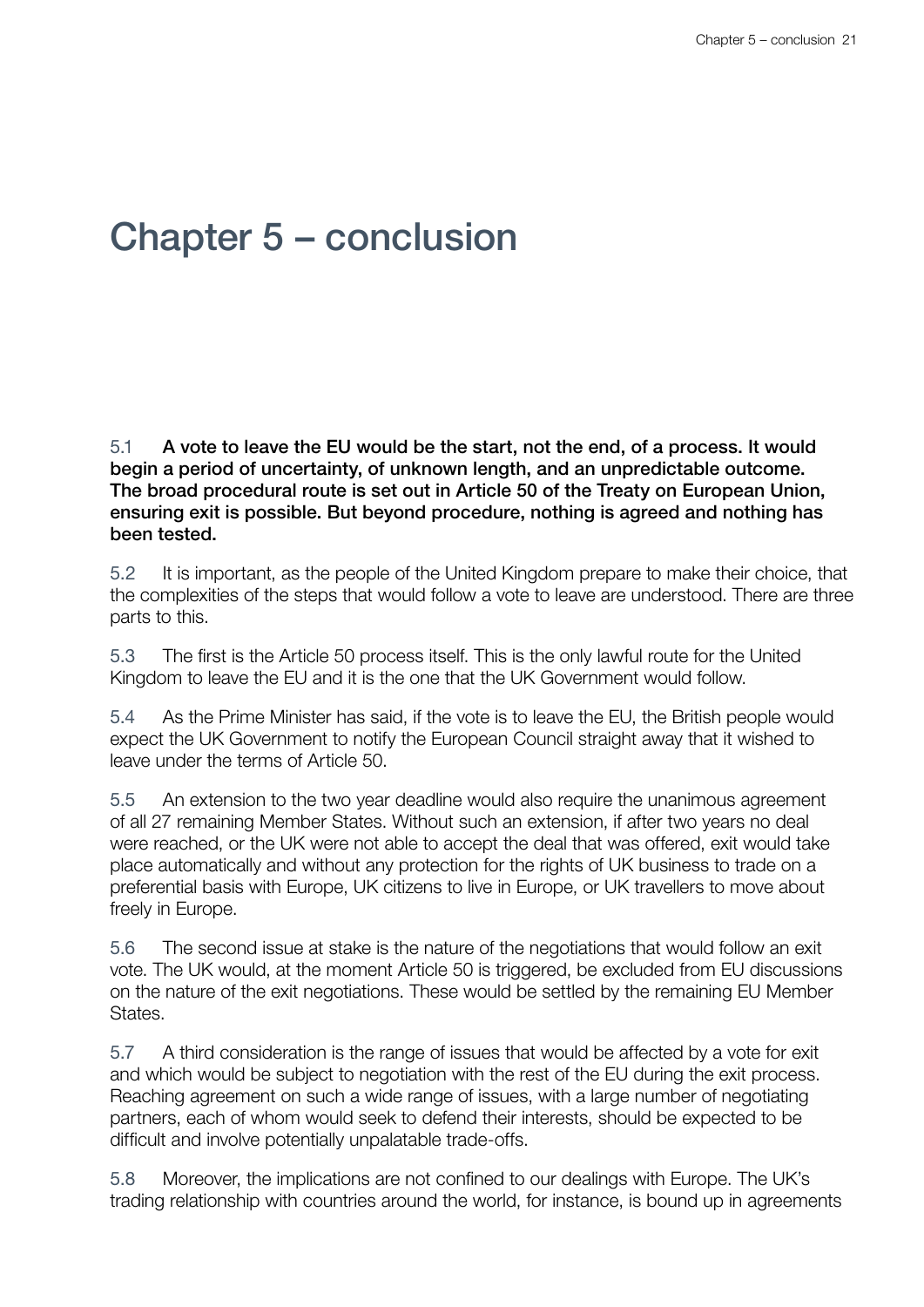reached by the EU which would cease to apply to the UK on our departure from the EU. Replacements for these too would have to be negotiated.

5.9 Many UK citizens would want any negotiations to secure their continued right to work, reside and own property in other EU states, and to access public services such as medical treatment in those states. UK citizens resident abroad, among them those who have retired to Spain, would not be able to assume that these rights will be quaranteed. At the very least, any terms which the UK seeks for its own citizens would have to be offered to EU citizens wishing to come to or stay in this country.

5.10 The terms of exit would be significant for the people of Northern Ireland, and citizens of Ireland who live in, visit or work in the UK. There could be implications for the border and for cross-border trade and co-operation, which has helped strengthen relations between Northern Ireland and Ireland in recent years.

5.11 The process of withdrawing from the EU is untested, and would contain numerous elements, including the outcome of the negotiations, about which there is currently little clarity. It could lead to up to a decade or more of uncertainty.

5.12 It is important that the risk this presents is understood. It adds, in the Government's view, to the compelling case for staying in a reformed EU on the secure new terms on offer. These offer the UK a special status and the best of both worlds.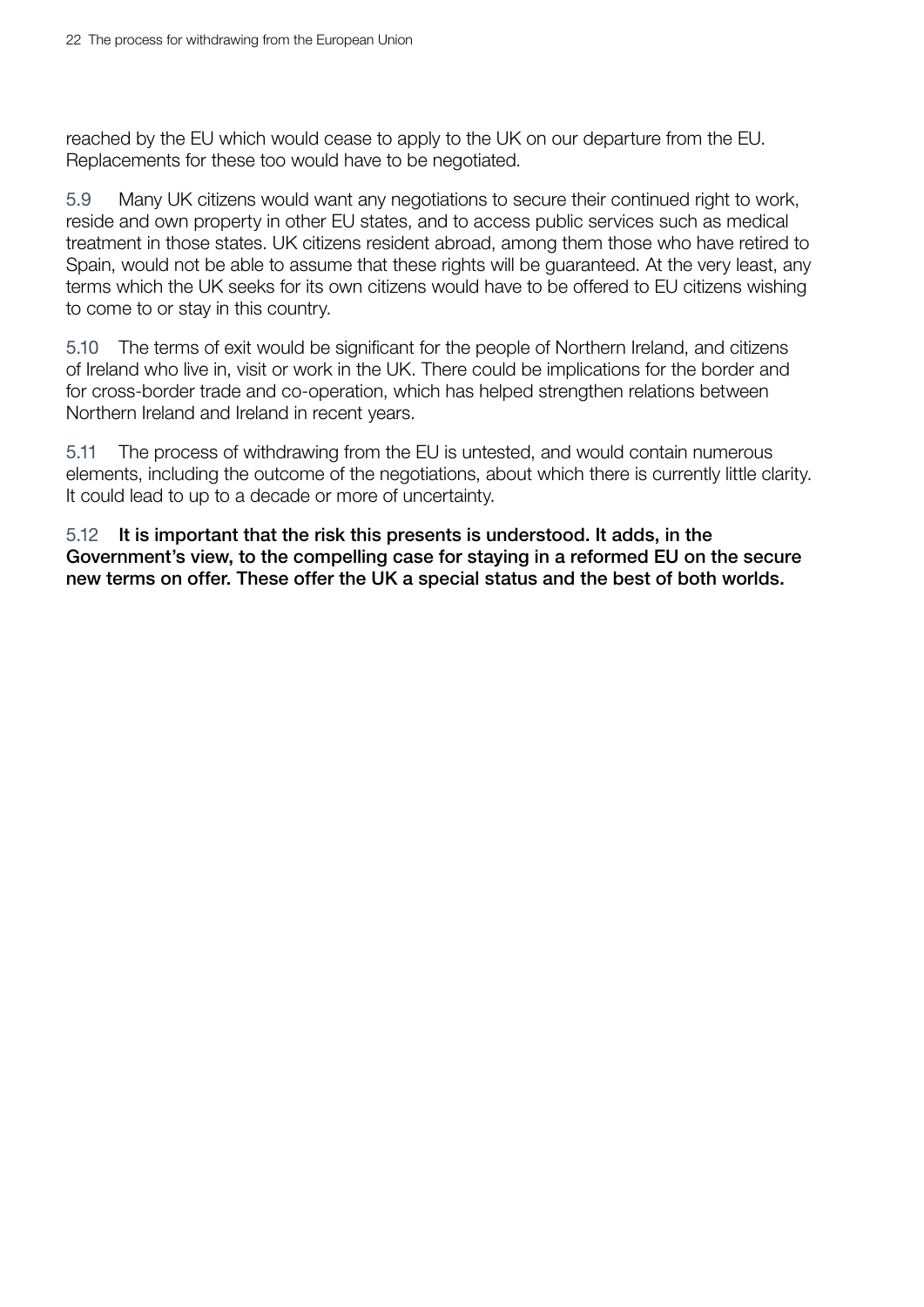#### How these negotiations might affect UK citizens

UK citizens get a range of rights from our membership of the EU. If the UK were to leave the EU, all of these rights would have to be covered in a successor arrangement. If we left the EU without agreeing what would happen to these rights, it would at the least bring them into serious question, creating difficulty for UK citizens who relied on them. A selection of these rights includes:

- the right to live, work and own property in all 28 countries of the EU;
- the ability to retire to another EU country;
- the right to receive healthcare that is free at the point of use and paid for by the NHS, using the European Health Insurance Card;
- the right to vote in local elections in other EU countries;
- mutual recognition of child custody decisions across the EU;
- the use of the European Small Claims Procedure to reclaim up to €2,000 from individuals in other EU countries; and
- the right to use public services in other EU countries.